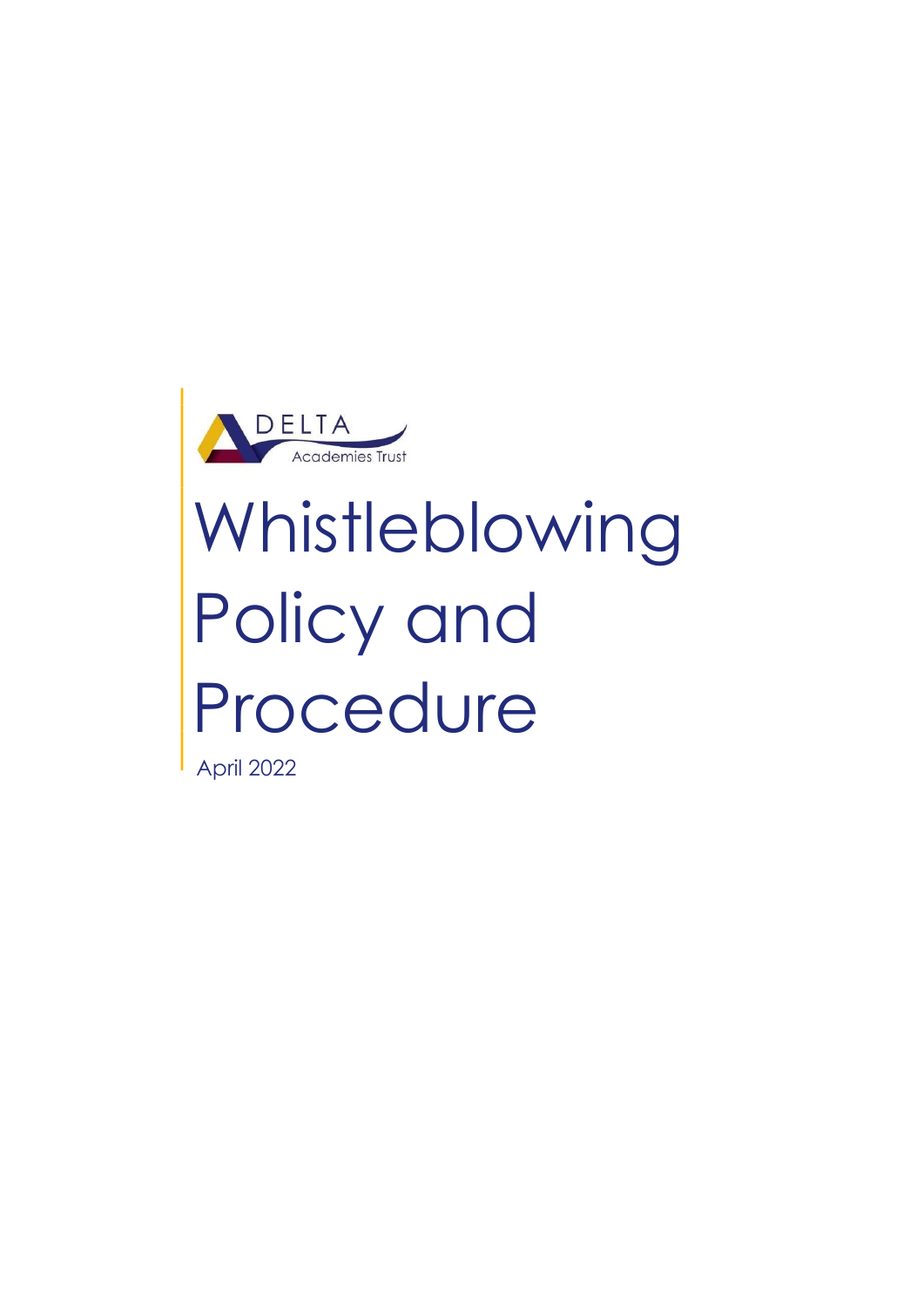# <span id="page-1-0"></span>**CONTENTS**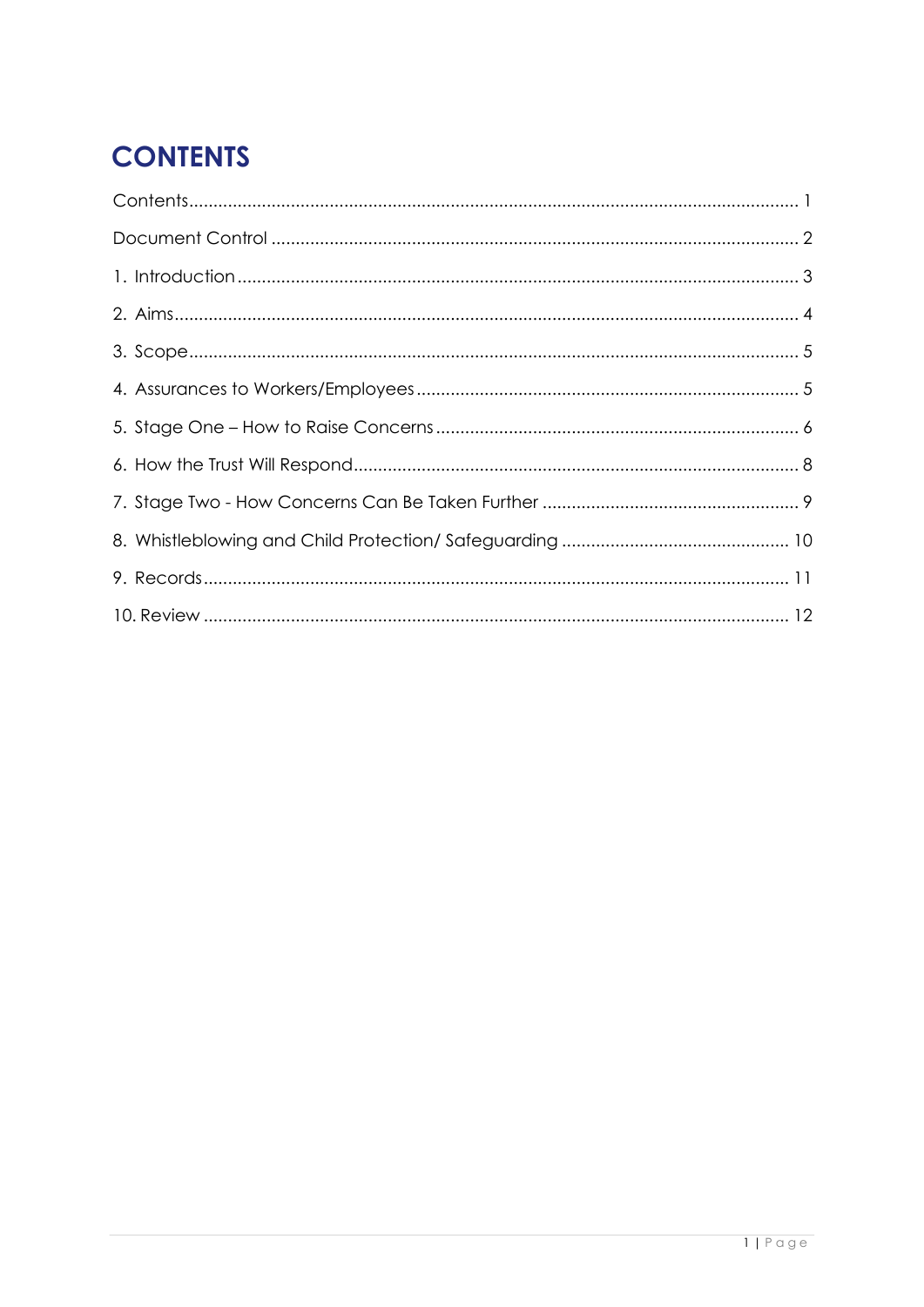## <span id="page-2-0"></span>**DOCUMENT CONTROL**

## **Who is this policy for?**

This policy applies to all worker/employees of the Trust.

## **This Policy Statement**

The aim is to provide employees/workers with an avenue to raise concerns internally and receive feedback on any action taken

## **Review date**

This policy will next be reviewed before September 2021.

## **Revision History**

|      | <b>REVISION   DATE   DESCRIPTION</b>                | <b>AUTHOR</b>           |
|------|-----------------------------------------------------|-------------------------|
| 2020 | Sept Update References and<br>consolidate Guidance  | Emma<br>Mayor           |
|      | April Add in references to<br>2022   Modern Slavery | Karen<br><b>Bromage</b> |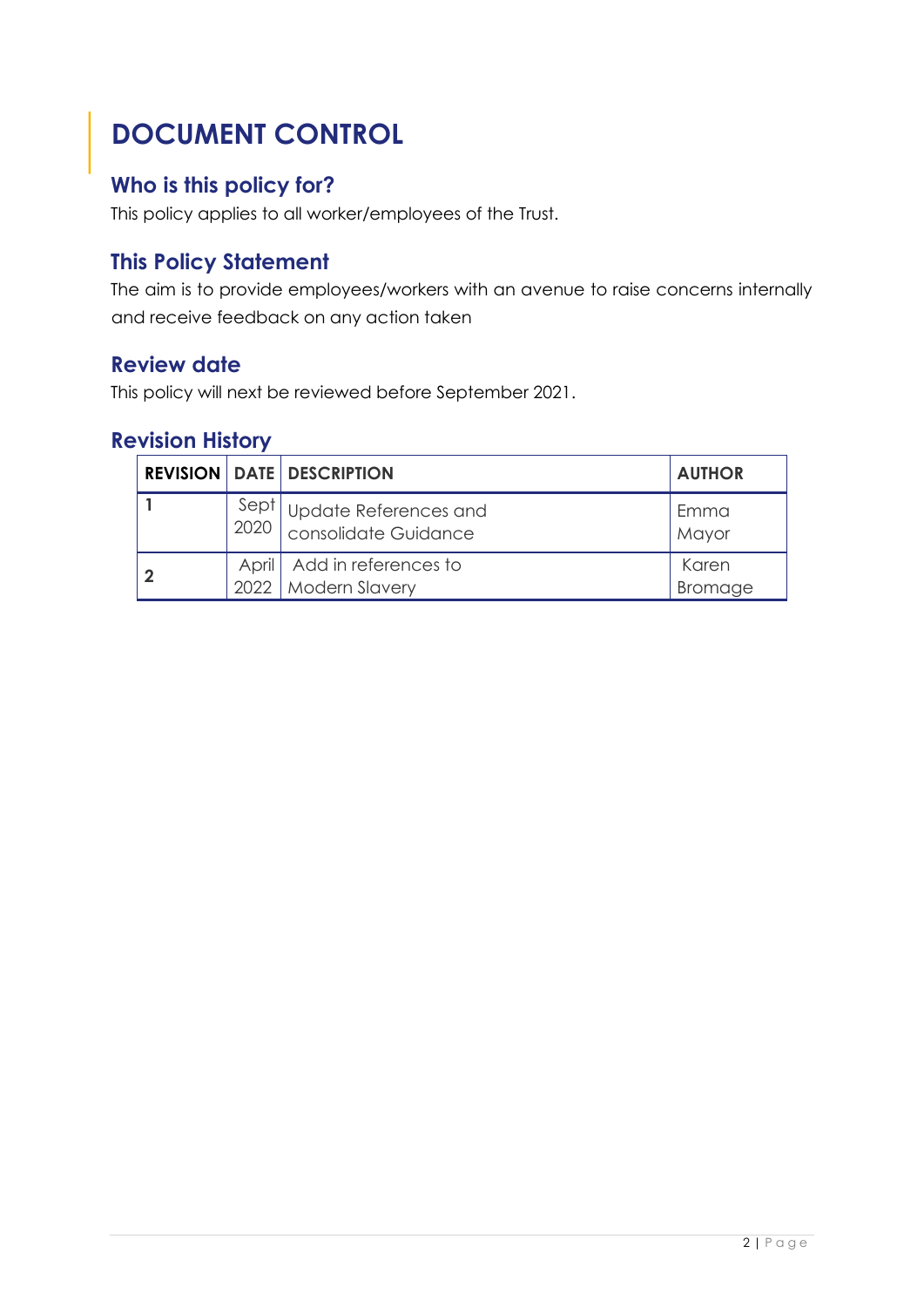## <span id="page-3-0"></span>**1. INTRODUCTION**

**1.1** Delta Academies Trust is committed to achieving the highest possible standards of service, openness, accountability and ethical standards.

**1.2** Whistleblowing is the reporting by workers/employees or ex-workers/employees of certain types of wrongdoing such as fraud, malpractice, mismanagement, breach of health and safety law, child safeguarding concerns or any other illegal or unethical act on the part of the Members, Board of Trustees, management, an Academy Advisory Body (AAB), the Trust or by fellow employees.

**1.3** Some examples of malpractice or illegal or unethical practice that may be reported under the Whistleblowing Procedure include:

- A criminal offence (e.g. fraud, corruption or theft) has been/is likely to be committed;
- A miscarriage of justice has been/is likely to occur;
- The health or safety of any individual has been/is likely to be endangered;
- The environment has been/is likely to be damaged;
- Public funds are being used in an unauthorised manner;
- The Academy/Trust's governance arrangements have or are not being observed or are being breached by members, Trustees, AAB members, students or staff;
- Sexual or physical abuse of any employee or student is taking place (subject to the Child Safeguarding Procedure in the case of children);
- Discrimination is occurring to any member of staff or student as defined within the Equalities Act 2010 (where it has not been successfully addressed through the Harassment and Bullying Policy);
- Any other form of improper action or conduct is taking place;
- Public examination maladministration;
- Information relating to any of the above is being deliberately concealed or attempts are being made to conceal the same.

**1.4** This policy does not remove a worker/employee's rights to raise their concerns directly with the Police, or other external body, if they become aware, or suspect, illegal activity is taking place within the Trust, including the abuse of a child or children. Nor does this policy negate the statutory rights of a worker/employee. However workers/employees would be encouraged to also raise this with someone at an appropriate level within the Trust so that the Trust is able to offer full co-operation with the Police. In the case of child safeguarding this matter should be referred to the Academy's Designated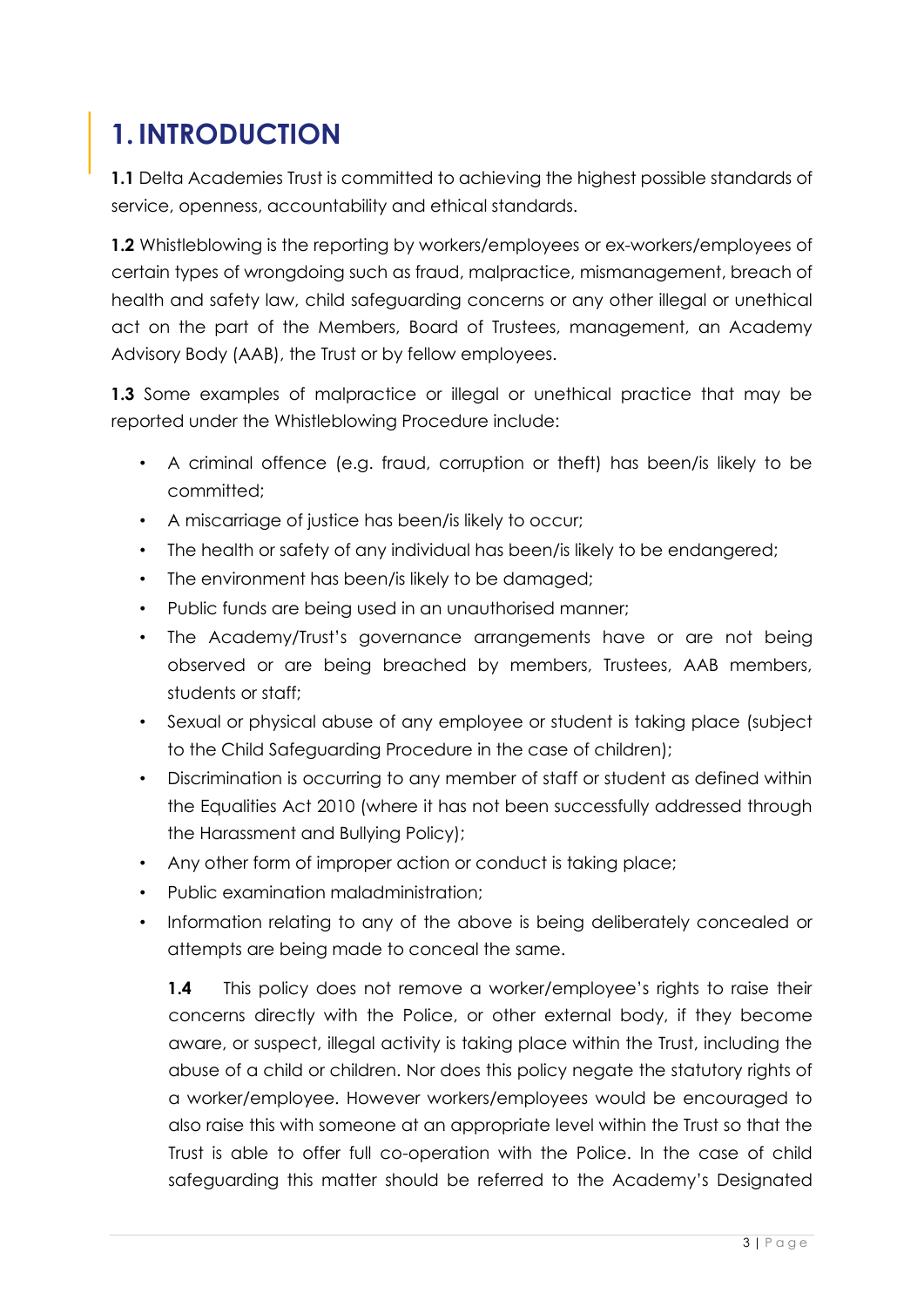Safeguarding Lead (the Academy's Child Protection and Safeguarding Policy can be found on the Academy/Trust website).

**1.5** The Trust is committed to acting ethically and with integrity in all business dealings and to taking steps to ensure that modern slavery and human trafficking do not exist in any part of our business or supply chains. If you have a concern that there may be a risk of modern slavery or human trafficking occurring within the Company, or in any part of our supply chains, then you are encouraged to raise your concerns using the methods set out below. More information on the Company's compliance with the Modern Slavery Act 2015 can be found in our Modern Slavery Statement, which is updated annually.

**1.6** The Trust has prepared this policy and procedure so as to enable workers/employees to raise their concerns about such malpractice(s) at an early stage and in the right way. The Trust would rather that workers/employees raised the matter when it is just a concern rather than wait for concrete proof. This policy is intended to cover concerns which fall outside the scope of other policies which deal with standards of behaviour at work, including disciplinary, grievance, bullying and harassment policies.

# <span id="page-4-0"></span>**2. AIMS**

**2.1** The Whistleblowing Policy and Procedure aims to:

- Encourage workers/employees in the Trust and its academies to feel confident in raising serious concerns and to question and act upon their concerns;
- Establish a fair and impartial investigative procedure;
- Provide ways for employees in the Trust and its academies to raise those concerns and get feedback on any action taken as a result;
- Ensure that workers/employees in or working in the Trust and its academies get a response to their concerns;
- Ensure that workers/employees working in the Trust and its academies are aware how to pursue their concerns and the appropriate steps to take if they are not satisfied with any action;
- Reassure workers/employees in the Trust or its academies that if they raise any concerns in good faith and reasonably believe them to be true, they will be protected from possible reprisals or victimisation.

**2.2** It is not intended to be used where other more appropriate procedures are available for example: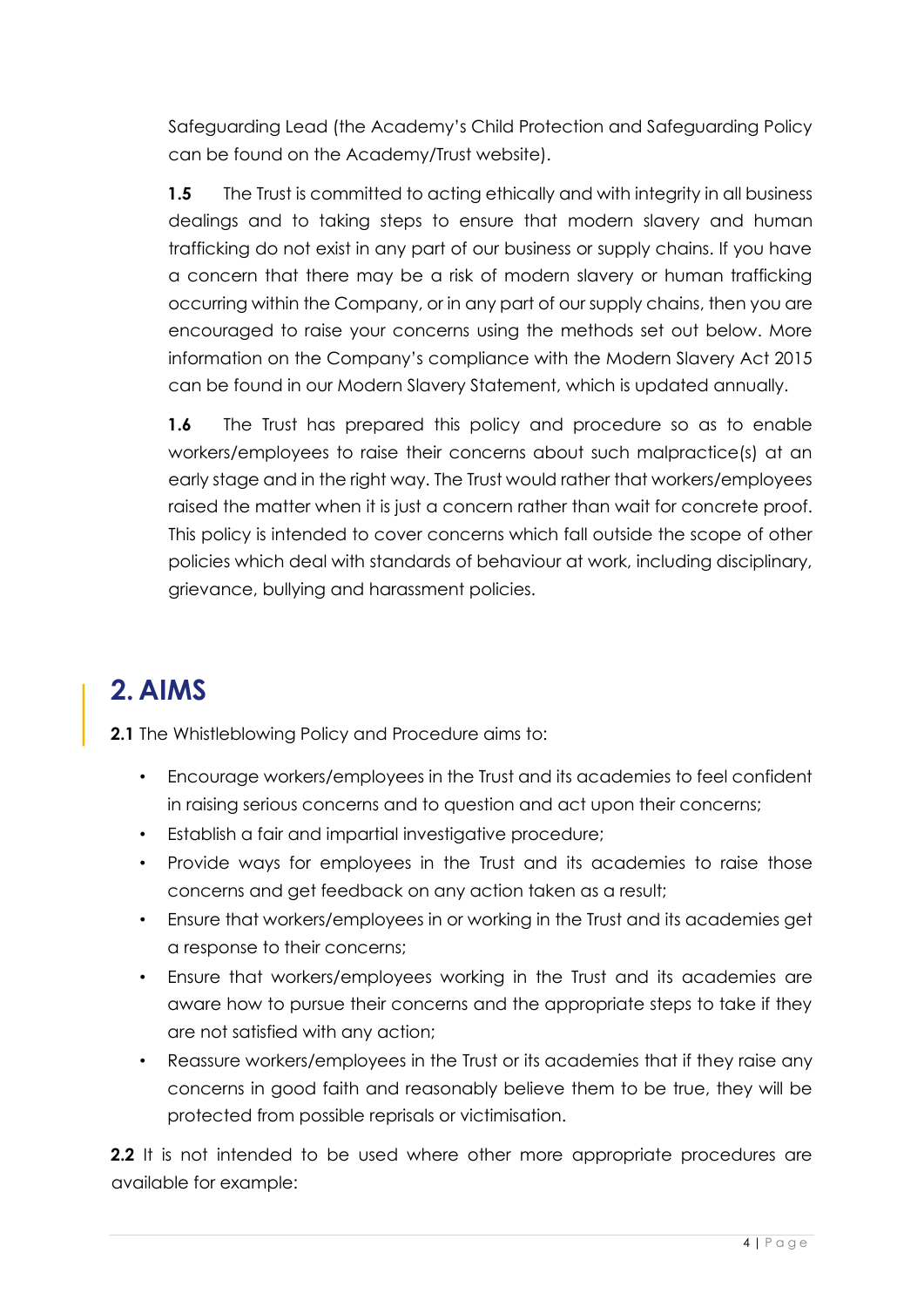- Grievances see Grievance Policy and Procedure
- Harassment or Discrimination see Harassment and Bullying Policy and **Procedure**
- Child Safeguarding see Child Protection and Safeguarding Policy
- Parental Complaints see Complaints Policy and Procedure

If a worker/employee is unsure of which procedure to use, advice can be sought from their Line Manager/HR or the worker/employee's trade union representative.

## <span id="page-5-0"></span>**3. SCOPE**

**3.1** This policy and procedure may be used by all worker/employees of the Trust. The term worker/employee broadly includes employees, contractors, agency workers/employees, trainees, volunteers, and a person who is or was subject to a contract to undertake work or services for the Trust. This includes permanent and temporary employees, and employees seconded to a third party. Any concerns relating to a third party, if relevant to the employee's secondment, can also be raised under this procedure.

**3.2** Academy Advisory Body members and Trustees may also use this policy to raise concerns.

## <span id="page-5-1"></span>**4. ASSURANCES TO WORKERS/EMPLOYEES**

#### **To ensure worker/employees have the right to disclose a concern**

**4.1** Workers/employees have the right to disclose a concern/issue if the Trust does not deal with a matter they have raised. However, the duty of fidelity is implied by the law in every contract of employment and prohibits workers/employees from disclosing employers' confidential information, unless it is in the public interest that information is disclosed or unless the Trust fails to properly consider or deal with the issue.

#### **To protect and safeguard workers/employees**

**4.2** If a worker/employee makes a disclosure, either internally or externally, on one or more of the matters listed in this policy and they have a reasonable belief that the concern is real and they are acting in good faith, the worker/employee will not suffer any detriment, even if after investigation it transpires that the concern is unfounded. The Trust will not tolerate any harassment or victimisation (including informal pressures) and will take appropriate action to protect workers/employees who raise a concern in good faith.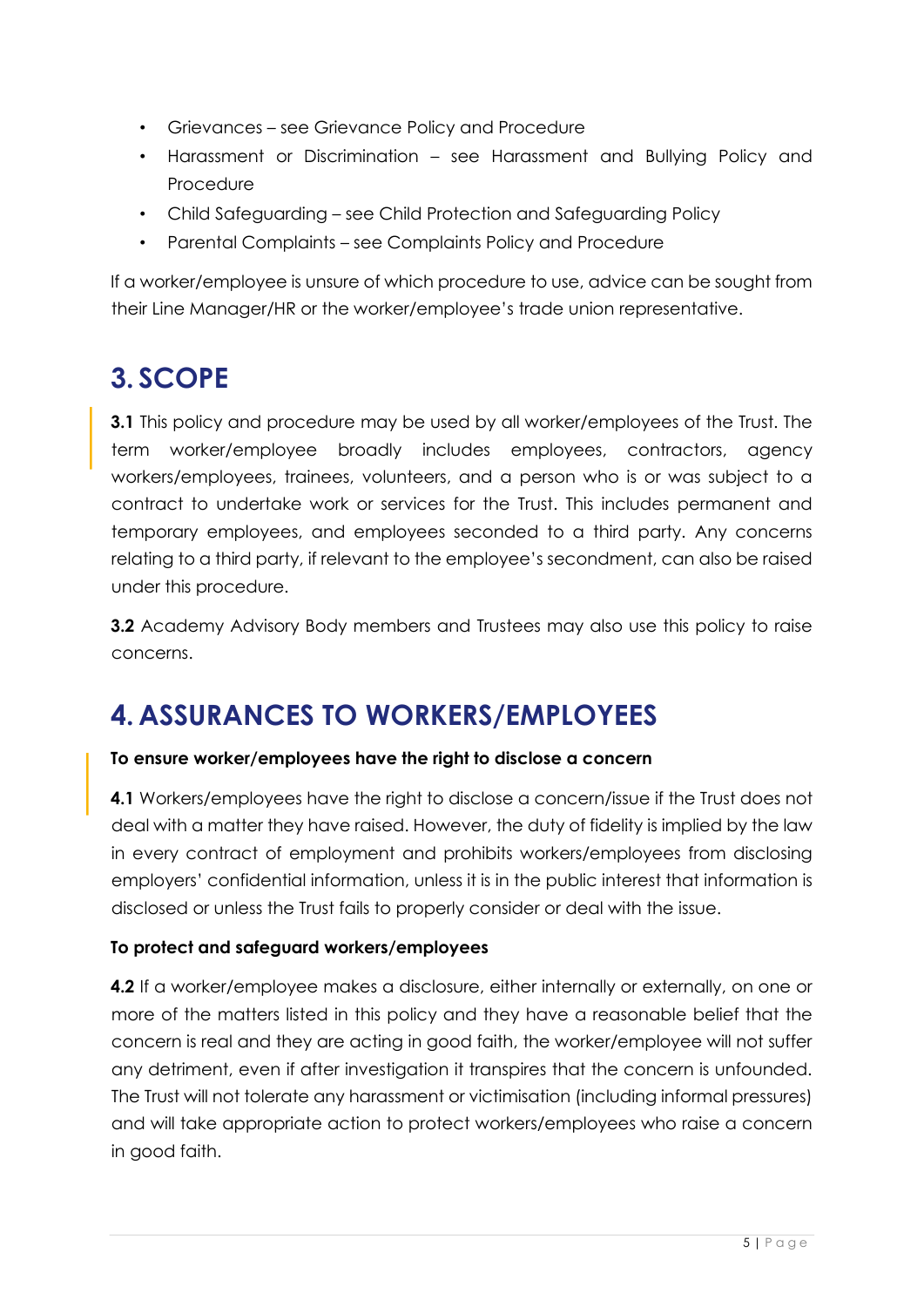**4.3** If a worker/employee requests that their identity is protected, the Trust will not disclose it unless required to do so in law. If the situation arises where the Trust is unable to resolve the concern without revealing the worker/employees' identity (for instance because the worker/employee's evidence is needed in court), the Trust will discuss with the worker/employee how the matter should proceed. However, it must be stated that if a worker/employee chooses not to disclose their identity it will be much more difficult for us to look into the matter or to protect your position or to give the worker/employee feedback.

**4.4** No action will be taken against anyone who makes an allegation in good faith, reasonably believing it to be true, even if the allegation is not subsequently confirmed by the investigation. However, this policy does not provide protection to workers/employees who disclose information to the media or the press under the guise of 'whistleblowing'. It is important that if the worker/employee has a genuine concern, you follow the stages of this policy to ensure its resolution.

**4.5** Any investigation into allegations of malpractice will not influence or be influenced by any disciplinary or redundancy procedures already taking place concerning the employee/worker.

**4.6** Support will be provided to the worker/employee in order to minimise any difficulties, which the employee/worker may experience. This may include advice on giving evidence if needed. Meetings may, if necessary. Be arranged off-site with the worker/employee and the worker/employee has the right to be represented, if the worker/employee so wishes.

## <span id="page-6-0"></span>**5. STAGE ONE – HOW TO RAISE CONCERNS**

**5.1** If the worker/employee is unsure whether to use this Whistleblowing Procedure or the worker/employee wants independent advice at any stage, the worker/employee is advised to contact:

- If applicable the worker/employee's trade union; or
- The independent charity 'Protect' (formerly Public Concern at Work) on 020 3117 2520. Their lawyers can give the worker/employee confidential advice at any stage about how to raise a concern about serious malpractice at work.

**5.2** As soon as the worker/employee becomes reasonably concerned the worker/employee should firstly raise the issue either orally or in writing. It would help with any subsequent investigation if the background/history of the concern, including relevant dates and the reason why the situation gives particular cause for concern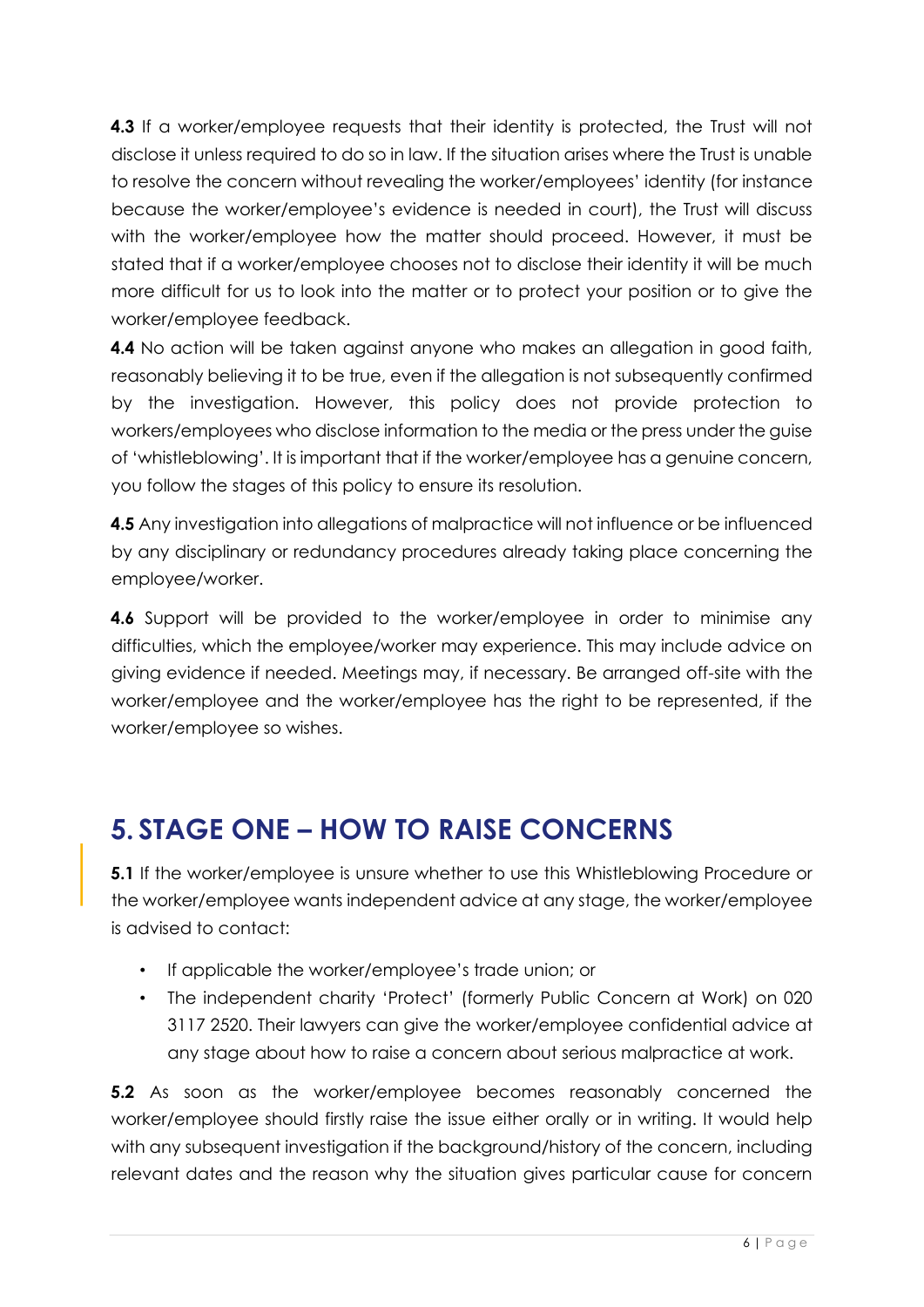was included. Concerns should be raised with the worker/employee's line manager or academy Principal/Head of Academy (unless s/he is the potential transgressor, in which case write to one of the following individuals:

- Chief Executive
- Executive Leadership Team
- Chief Finance and Operations Officer
- Chief Compliance Officer
- Human Resources Director
- Chair of the Delta Trust Board

All of the above individuals are contactable at Delta Academies Trust, Spawd Bone Lane, Knottingley, WF11 0EP, marking your correspondence as confidential.

**5.3** Concerns should be raised as early as possible, as this will make it easier to take action and enable any problems to be resolved quickly. However, it is recognised that some bad practices can develop over a long period of time, delaying the opportunity for disclosure, or could be discovered after they have become well-established. There is no definite time limit on raising concerns. Whether an issue can be viably dealt with after a long period of time will depend on the circumstances.

**5.4** Anonymous disclosures will be considered, but are not encouraged, as this will cause substantial difficulty in investigating the concern, in protecting the employee, or giving feedback on the action being taken.

**5.5** Any Manager who is approached by an employee with a concern must always take concerns seriously, without judgment or condemnation. The Manager must consider the concern fully and sympathetically and recognise that raising a concern can be difficult for some people. Managers can seek advice from their own Manager and/or support specialists where appropriate.

**5.6** On receipt of a concern at work raised by an employee, the manager is required to acknowledge receipt and seek guidance from the appropriate member of the Executive Leadership Team.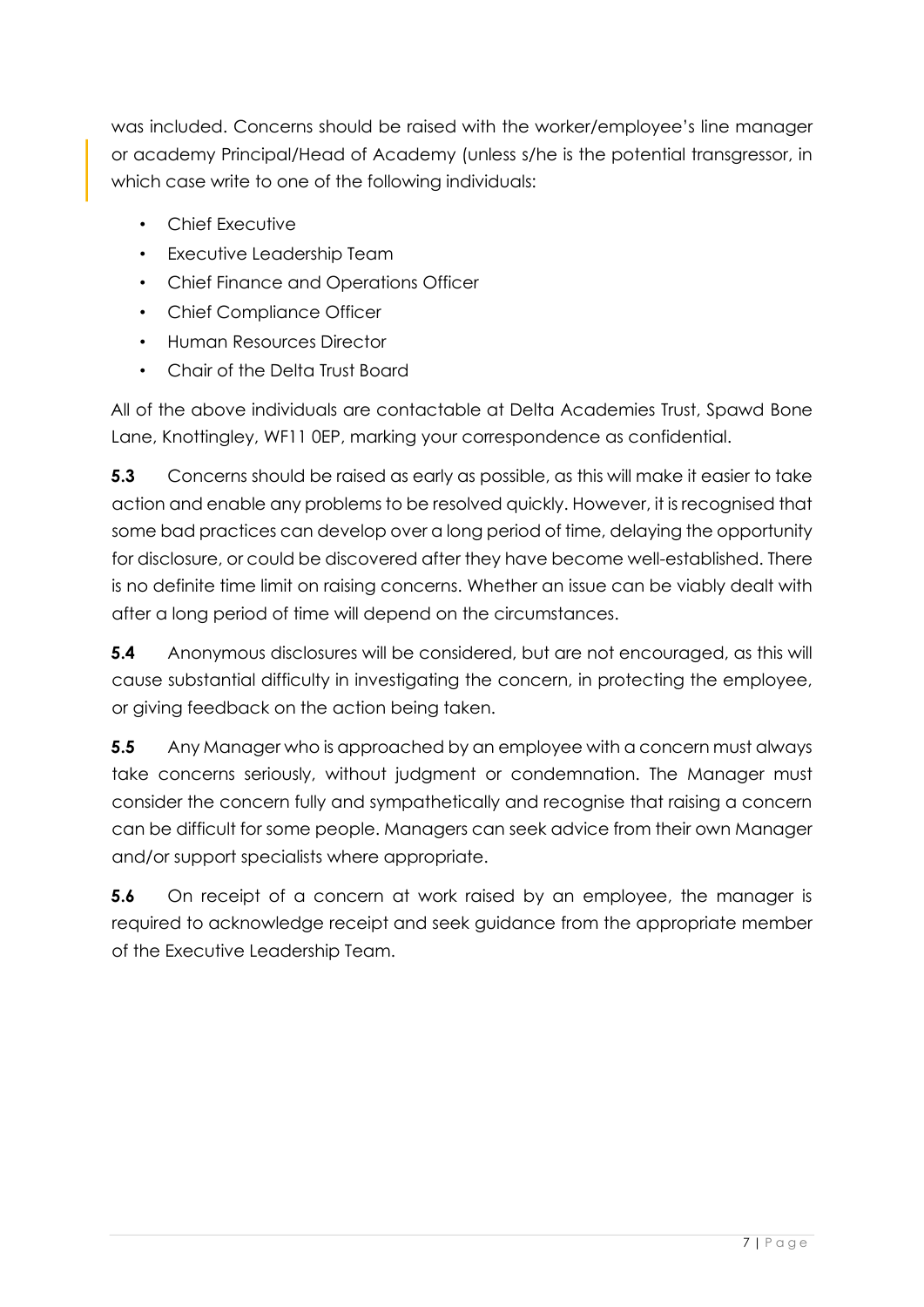## <span id="page-8-0"></span>**6.HOW THE TRUST WILL RESPOND**

**6.1** Once the worker/employee has reported their concern, an investigating officer (someone who has no previous involvement) will be appointed who will look into it to assess initially what action should be taken. They will aim to interview the worker/employee within 10 working days, in confidence, or earlier if there is an immediate danger to loss of life or serious injury or illegal activity that need immediate Police involvement and will:

- Obtain as much information as possible from the worker/employee about the grounds for the belief of malpractice;
- Consult with the worker/employee about further steps which could be taken;
- Inform the employer of appropriate routes if the matter does not fall within the Whistleblowing Procedure;
- Report all matters under this procedure to the Executive Leadership Team or ember of the Trust Board.

**6.2** At this meeting the worker/employee may be accompanied by a trade union representative or a work colleague. There may also be a note taker present at the meeting.

**6.3** Within 10 working days of the above meeting the investigating officer will recommend to the Chief Executive Officer one or more of the following:

- The matter should be investigated within the Trust's internal procedures;
- The matter should be investigated by the external auditors appointed by the Trust;
- The matter should be reported to an external agency e.g. DfE, EFA, exam board;
- The matter should be reported to the Police;
- The matter should be reported to the Local Authority Designated Officer;
- No further action is required.

However, please note that this list is not exhaustive.

**6.4** The grounds on which no further action is taken may include:

- The investigator is satisfied that, on the balance of probabilities, there is no evidence that malpractice has occurred, is occurring or is likely to occur;
- The investigator is satisfied that the concern has not been raised in good faith;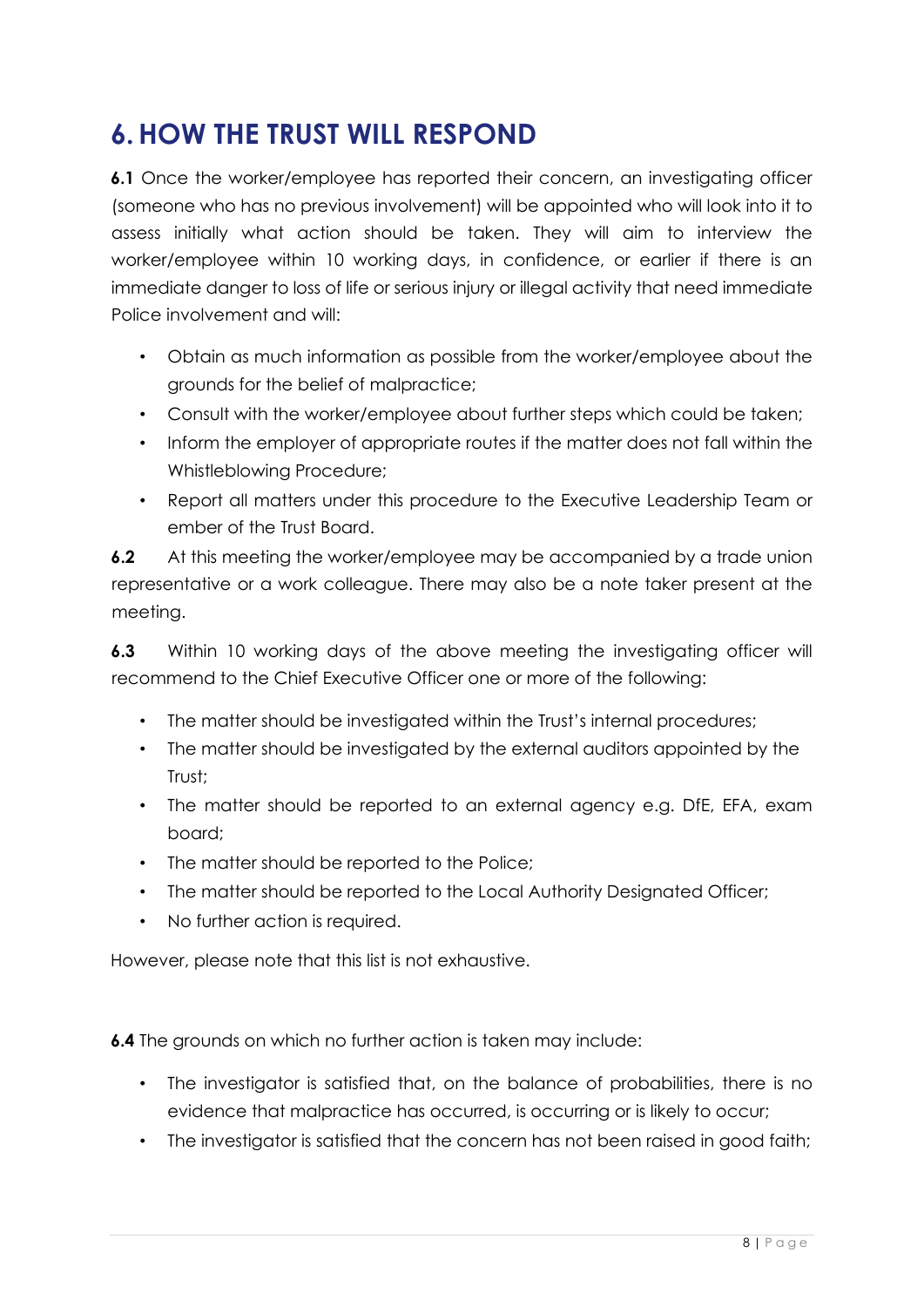- The matter is already (or has been) the subject of proceedings under one of the Trust's other procedures or policies;
- The matter concerned is already the subject of legal proceedings, or has already been referred to the Police, the external auditors, the DfE or other public authority.

**6.5** Usually, within 10 working days of a concern being raised, the person investigating will write to the person raising the concern:

- Confirming that the concern has been investigated (or a timescale for this if complex);
- Confirming (where appropriate) what action the Trust intends to take;
- Supplying information on support available to you.

Subject to any legal constraints, the relevant employee will normally be informed of the final outcome of any investigation.

## <span id="page-9-0"></span>**7. STAGE TWO - HOW CONCERNS CAN BE TAKEN FURTHER**

**7.1** Worker/employees of the Trust and its academies who are not satisfied, at any stage of the process, with the action taken by the Trust and feel that it is right to question the matter further, may consider the following possible contact points:

- The employee's trade union;
- The Citizen's Advice Bureau and/or law centre/firm;
- Relevant professional bodies or regulatory organisations (e.g. exam boards);
- The Information Commissioner:
- A relevant voluntary organisation;
- The Police;
- The Health and Safety Executive;
- The Local Authority Designated Officer or Safeguarding Children's Board;
- Ofsted;
- The Education Funding Agency;
- The Department for Education;
- Her Majesty's Revenues and Customs (HMRC).

Please note that this is not an exhaustive list.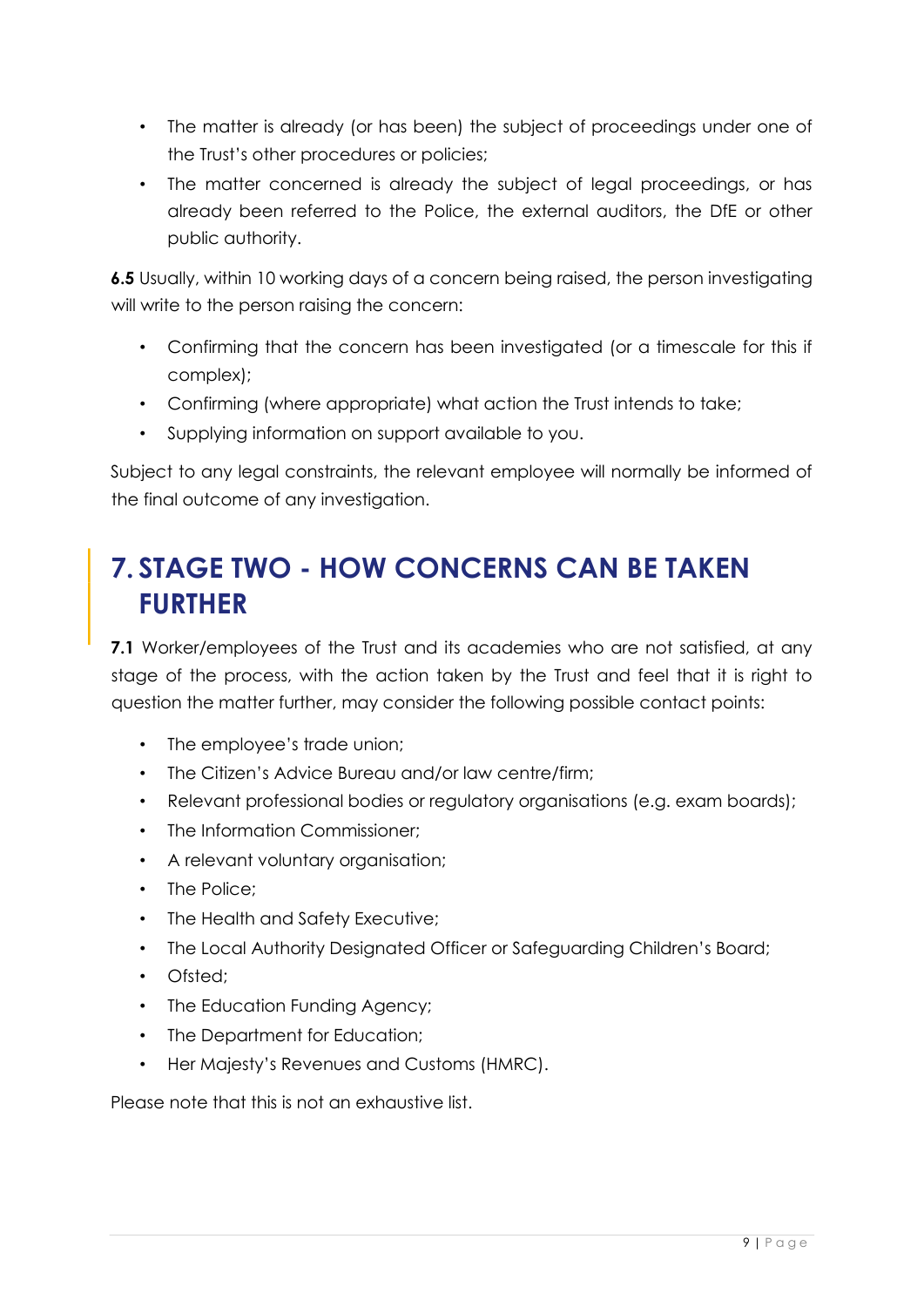## <span id="page-10-0"></span>**8. WHISTLEBLOWING AND CHILD PROTECTION/ SAFEGUARDING**

**8.1** All staff and volunteers in our academies must comply with 'Keeping Children Safe in Education', which includes taking action to protect a child who may be at risk of harm or in need of services, and to make appropriate referrals to children's social care. Any member of staff should press for re-consideration if they believe a child is not being safeguarded. Safeguarding issues raised by a whistleblower will be handled in line with the relevant LSCB child protection procedures.

**8.2** This section should be read in conjunction with:

- The Academy's Child Protection and Safeguarding Policy & Procedures
- Delta Trust 'Dealing with Allegations against Staff' Policy
- The relevant LSCB procedures
- Keeping children safe in education (DfE 2019)
- What to do if you're worried a child is being abused (DfE 2015).

#### **Concerns about a child**

**8.3** In the first instance, the person with the concern should discuss this with the Designated Safeguarding Lead – action may already have been taken and/or the designated staff may have sought confidential advice from partner agencies such as children's social care or the police. If the individual is not satisfied with the outcome of this discussion, they should report their concerns to the Principal/Head of Academy or the nominated safeguarding AAB member.

**8.4** If the individual still has concerns about the safety or welfare of the child, they should follow the process described in the Safeguarding Policy and follow the Four R's process, details of which are included in the Safeguarding Policy. For the avoidance of doubt the Four R process requires the following:

- **R** refer to Designated Safeguarding Lead
- **R** request an update of action from Designated Safeguarding Lead
- **R** if concerns remain report concerns to the following: email safeguarding@deltatrust.org.uk or telephone a member of the Trust Executive Leadership Team
- **R** ring social care (contact details can be found in the Safeguarding Policy or on the Local Authority website.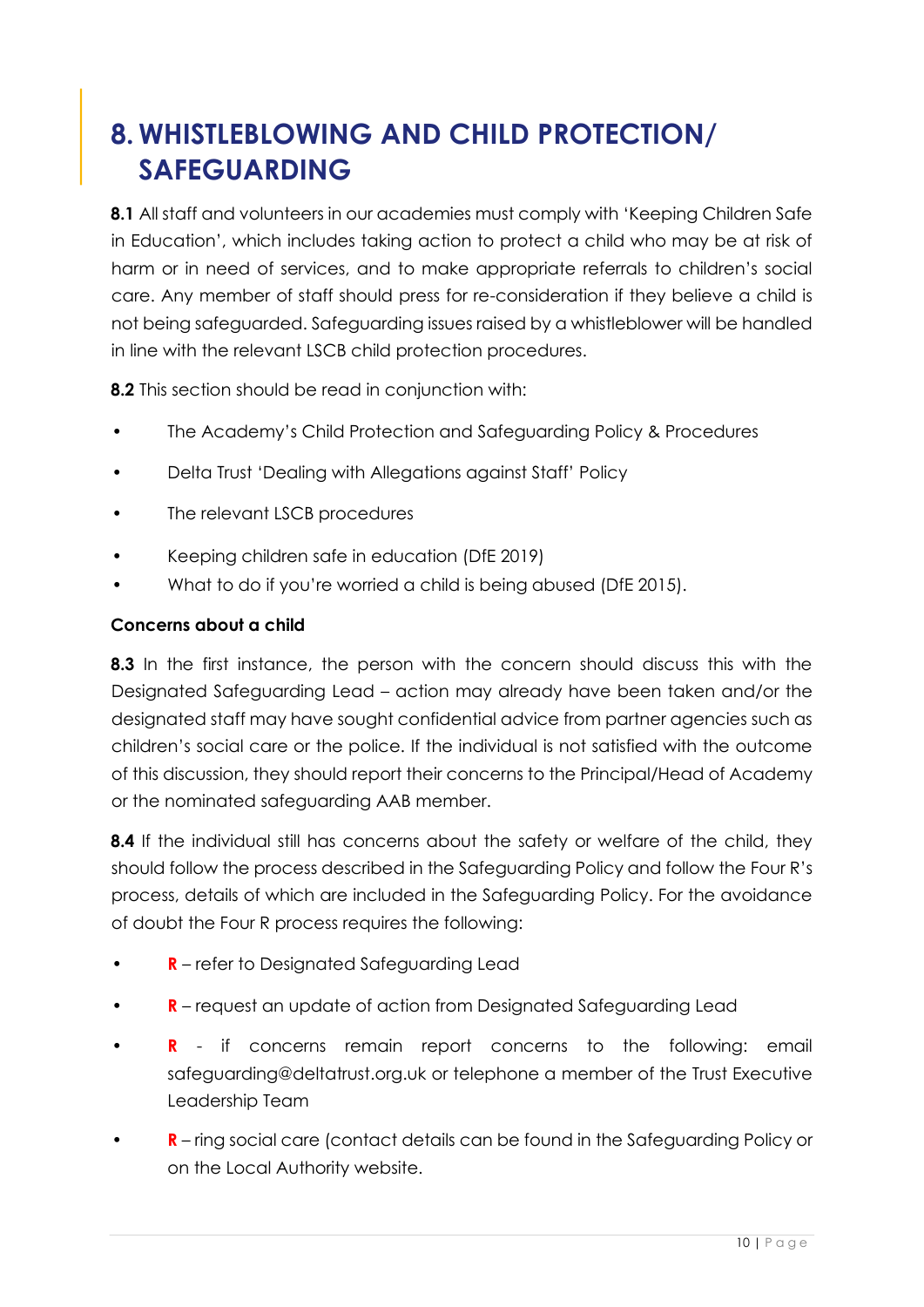**8.5** Other referral processes could involve contacting:

- Delta Trust HR manager
- The person with responsibility for safeguarding at Board level
- The relevant Local Authority Designated Officer (LADO)
- If the incident or concern is so serious as to warrant a police investigation, or a child has been placed at immediate risk of harm, the Police.

**8.6** Any professional with concerns about child protection or safeguarding can also contact the NSPCC whistleblowing helpline on 0800 028 0285.

**8.7** If the child is in danger or at immediate risk of harm, anyone can make a referral to children's social care (Hull EHASH 01482 448879) (Out of hours 01482 300304) The Designated Safeguarding Lead should be informed as soon as possible that a referral has been made.

#### **Concerns about a colleague/adult in school**

**8.8** This relates to concerns that a member of staff, volunteer or other adult in school may have harmed a child/children or behaved in a way that suggests they may be unsuitable to work with children. In line with the Trust 'Dealing with Allegations Against Staff' policy, anyone who has concerns about the behaviour of another adult in school should report this to the Designated Safeguarding Lead and Principal/Head of Academy in the first instance, unless the concern relates to one of those individuals.

**8.9** Concerns about the Designated Safeguarding Lead should be reported to the Principal/Head of Academy. If the allegation or concern relates to the Principal/Head of Academy - or there is reason to believe that the Principal/Head of Academy is not taking the appropriate action/the individual does not believe their concerns are being taken seriously - they should email safeguarding@deltatrust.org.uk or telephone a member of the Trust Executive Leadership Team.

## <span id="page-11-0"></span>**9. RECORDS**

**9.1** Please see the Trust Personal Data Retention Policy for more information on how long documentation in reference to this policy should be retained and secure disposal arrangements.